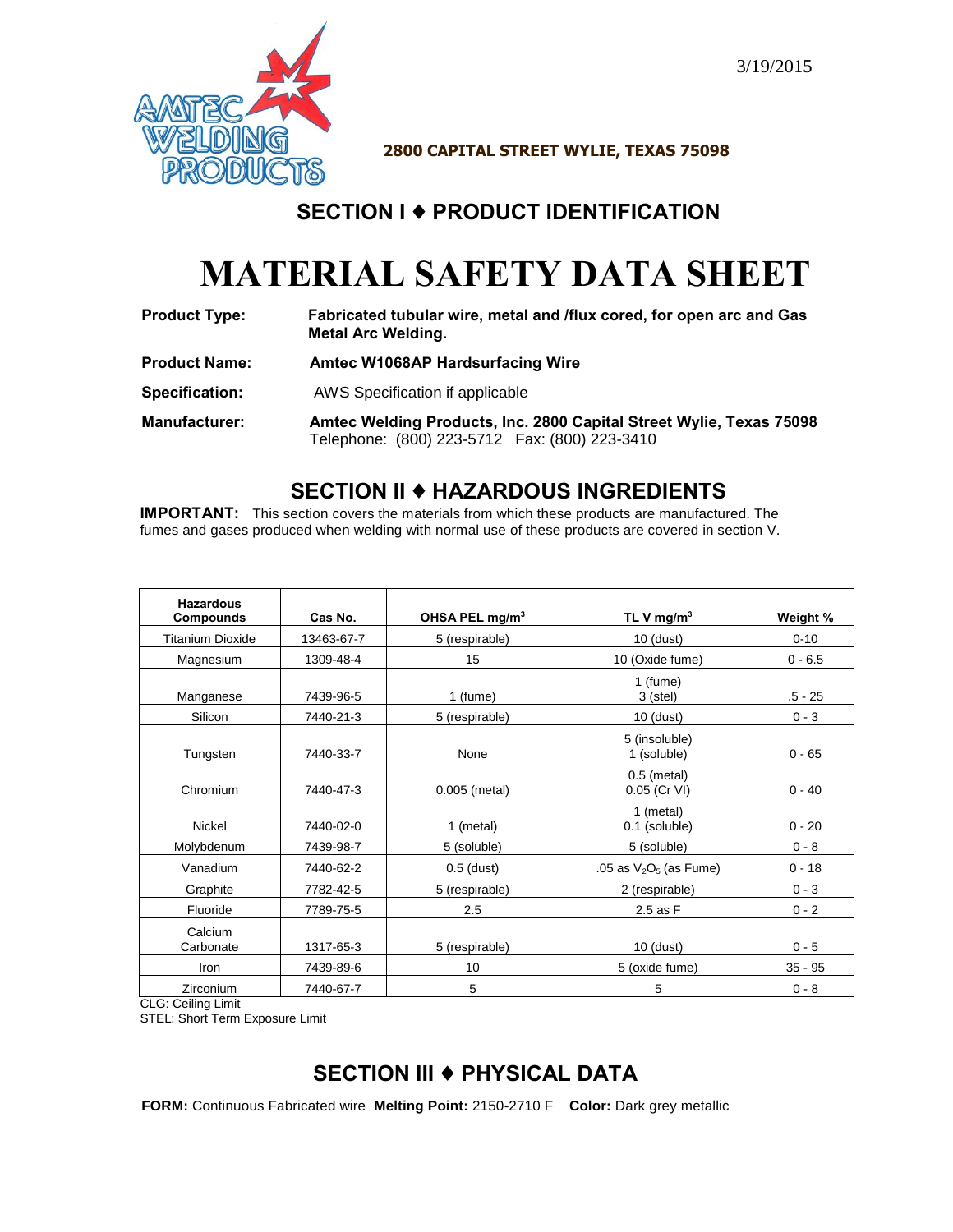### **SECTION IV** ♦ **FIRE AND EXPLOSION HAZARD DATA**

(Nonflammable) Welding arc and sparks can ignite combustibles and flammables. Refer to American National Standard Z49.1, for fire prevention during the use of welding and allied procedures.

**NFPA NUMERICAL CODES:** Health Hazard – 0

Fire Hazard - 1

Reactivity Hazard - 0

#### **SECTION V** ♦ **REACTIVITY DATA**

The term "hazardous" should be interpreted as a term required and defined in the OSHA Hazard Communications Standard (29 CFR Part 1910.1200) and does not necessarily imply the existence of any hazard. These products as shipped are stable, non hazardous, nonflammable, nonexplosive and nonreactive

#### **Hazardous Decomposition Products**

Exposure limit: Welding fumes and gases cannot be classified simply. The composition and quantity of both are dependent upon the metal being welded, the process, procedure and electrodes used. Other conditions that also influence the composition and quantity of the fumes and gases to which workers may be exposed include: coatings on the metal being welded (such as paint, plating, or galvanizing), the number of welders and the volume of work area, the quality and amount of ventilation, the position of the welder's head with respect to the fume plume, as well as the presence of contaminants in the atmosphere (such as chlorinated hydrocarbon vapors from cleaning and degreasing activities.)

When the electrode is consumed, the fume and gas decomposition products generated are different in percent and form from the ingredients listed in Section II. Fume and gas decomposition products and not the ingredients in the electrode, are important. The concentration of a given fume or gas component may decrease or increase by many times the original concentration in the powder. Also, new compounds not in the electrode may form. Decomposition products of normal operation include those originating from the volatilization, reaction, or oxidation of the material shown in Section II, plus those from the base metal and coating, etc., as noted above.

Reasonably expected fume constituents of these products would include complex oxides of iron, manganese and silicon; secondarily complex oxides of chromium, nickel, molybdenum, titanium, calcium, sodium and potassium.

The present OSHA PEL for hexavalent chromium (CR+6) is 0.05 mg/m<sup>3</sup> that will result in a significant reduction from the 5mg/m<sup>3</sup> general welding fume (NOC) level. The limit of 0.05 mg/m<sup>3</sup> for hexavalent chromium in these electrodes comes from the limit shown in OSHA table Z-2, which is for 0.1 mg of Cr03  $+$  which calculates to 0.05 mg of Cr+6/m<sup>3</sup>.

OSH PEL for nickel metal and soluble compounds is 1 mg/m<sup>3</sup>. The ACGIH TLV for nickel metal is 1 mg/m<sup>3</sup> and TLV for soluble compounds is 0.1 mg/m<sup>3</sup>. These limitations will also result in a significant reduction from the 5 mg/m<sup>3</sup> general welding fume (NOC) level.

Gaseous reaction products may include carbon monoxide and carbon dioxide. Ozone and nitrogen oxides may be formed by the radiation from the arc.

One recommended way to determine the composition and quantity of fumes and gases to which workers are exposed is to take an air sample inside the welder's helmet if worn or in the worker's breathing zone. See ANI/AWS FI.1 "Method for Sampling Airborne Particles Generated by Welding and Allied Processes" available from the American Welding Society, P.O. Box 351040, Miami, FL 33135.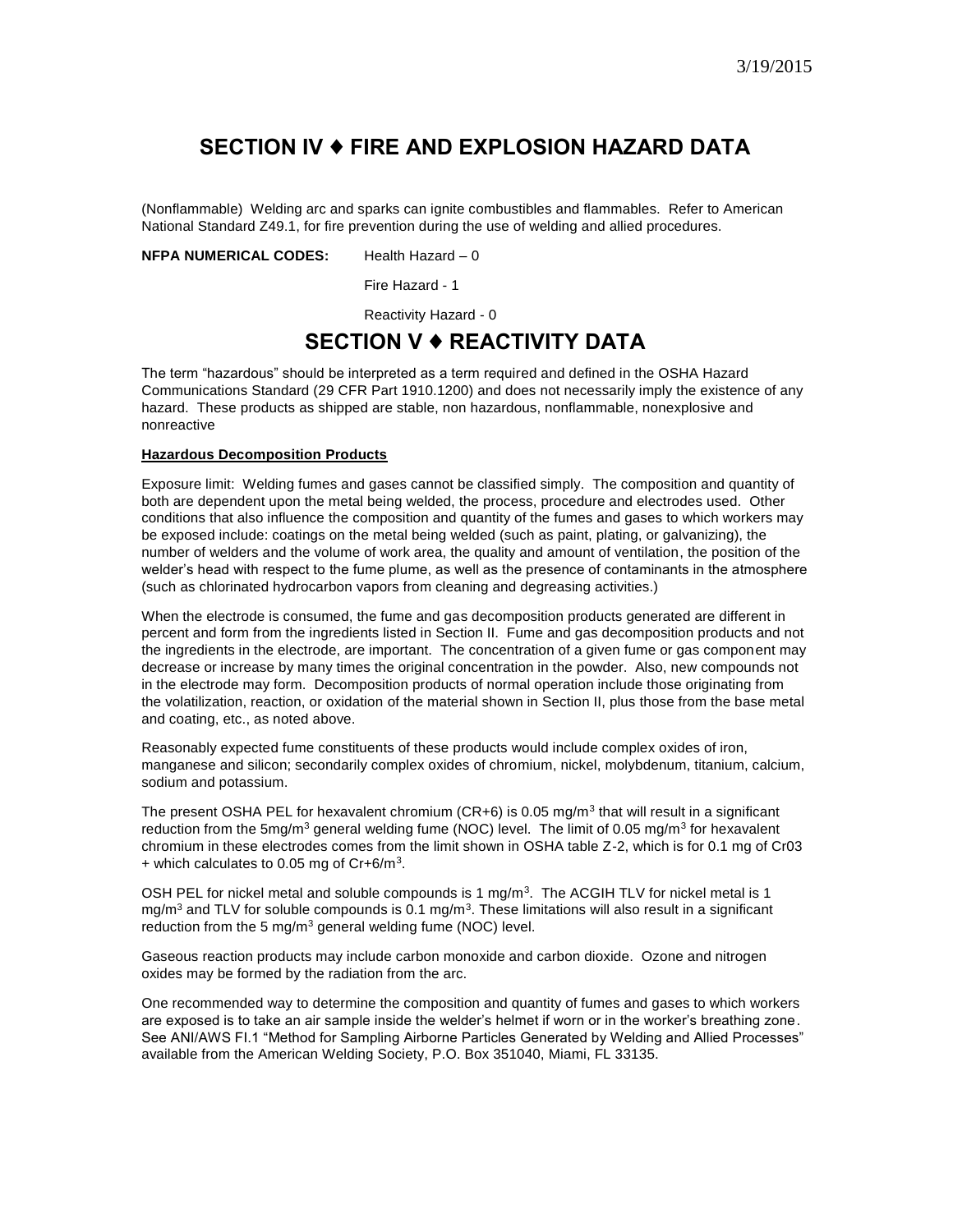#### **SECTION VI** ♦ **HEALTH HAZARD DATA**

Electric arc welding or oxy fuel welding may create one or more of the following health hazards:

FUMES AND GASES: can be dangerous to your health. COMMON ENTRY IS BY INHALATION.

SHORT TERM (ACUTE): over exposure to welding fumes may result in discomforts such as: dizziness, nausea, or dryness or irritation of nose, throat, or eyes.

Chromates present in the fume can cause irritation of the respiratory system, damage to lungs and asthma-like symptoms.

Nickel compounds in the fume can cause metallic taste nausea, tightness in the chest, fever and allergic reactions.

Fluorides can cause pulmonary edema bronchitis.

LONG TERM (CHRONIC): over exposure to welding fumes can lead to siderosis (iron deposits in the lung) and affect pulmonary function.

Long term over exposure to manganese compounds may affect the central nervous system. Symptoms include muscular weakness and tremors similar to Parkinson's disease. Behavioral changes and changes in handwriting may also appear. Employees exposed to manganese compounds should get quarterly medical examinations for early detection of manganism.

Studies have shown that production workers exposed to hexavalent chromium compounds have an increased incidence of lung cancers. Chromates may cause an ulceration and perforation of the nasal septum. Liver damage and allergic skin rash have been reported. Chromium VI compounds are required by OSHA to be considered carcinogenic.

Long term over exposure to nickel compounds may cause lung fibrosis or pneumoconiosis. Studies of nickel refinery workers indicated a higher incidence of lung and nasal cancers. Nickel and its compounds are considered as carcinogenic as required by OSHA.

Repeated over exposure to fluoride fumes may cause serious bone erosion and excessive calcification of the bones and ligaments of the ribs, pelvis and spinal column. Fluorides may also cause skin rash.

Shielding gases such as argon, helium and carbon dioxide are asphyxiates and adequate ventilation must be provided.

THRESHOLD LIMIT VALUE - The ACGIH 1985-86 recommended limit for welding fumes not otherwise classified (NOC) is 5 mg/m3. TLV-TWA's should be used as a guide in the control of health hazards and not as fine lines between safe and dangerous concentrations. See Section V for specific fume constituents that may modify this TLV-TWA.

ARC RAYS - can injure eyes and burn skin.

HEAT RAYS - (infrared radiation from flame or hot metal) can injure

eyes. ELECTRICAL SHOCK - can kill.

NOISE - can damage hearing.

CARCINOGENICITY – Chromium and nickel and their compounds are on the IARC (International Agency for Research on Cancer) list and the NTP (National Toxicology Program) list as posing a carcinogenic risk to humans.

EMERGENCY AND FIRST AID PROCEDURES - Call for medical aid. Employ first aid techniques recommended by the American Red Cross.

WARNING: This product may contain or may produce a chemical known to the State of California to cause cancer. (California Health & Safety Code 25249.5 et seq.)